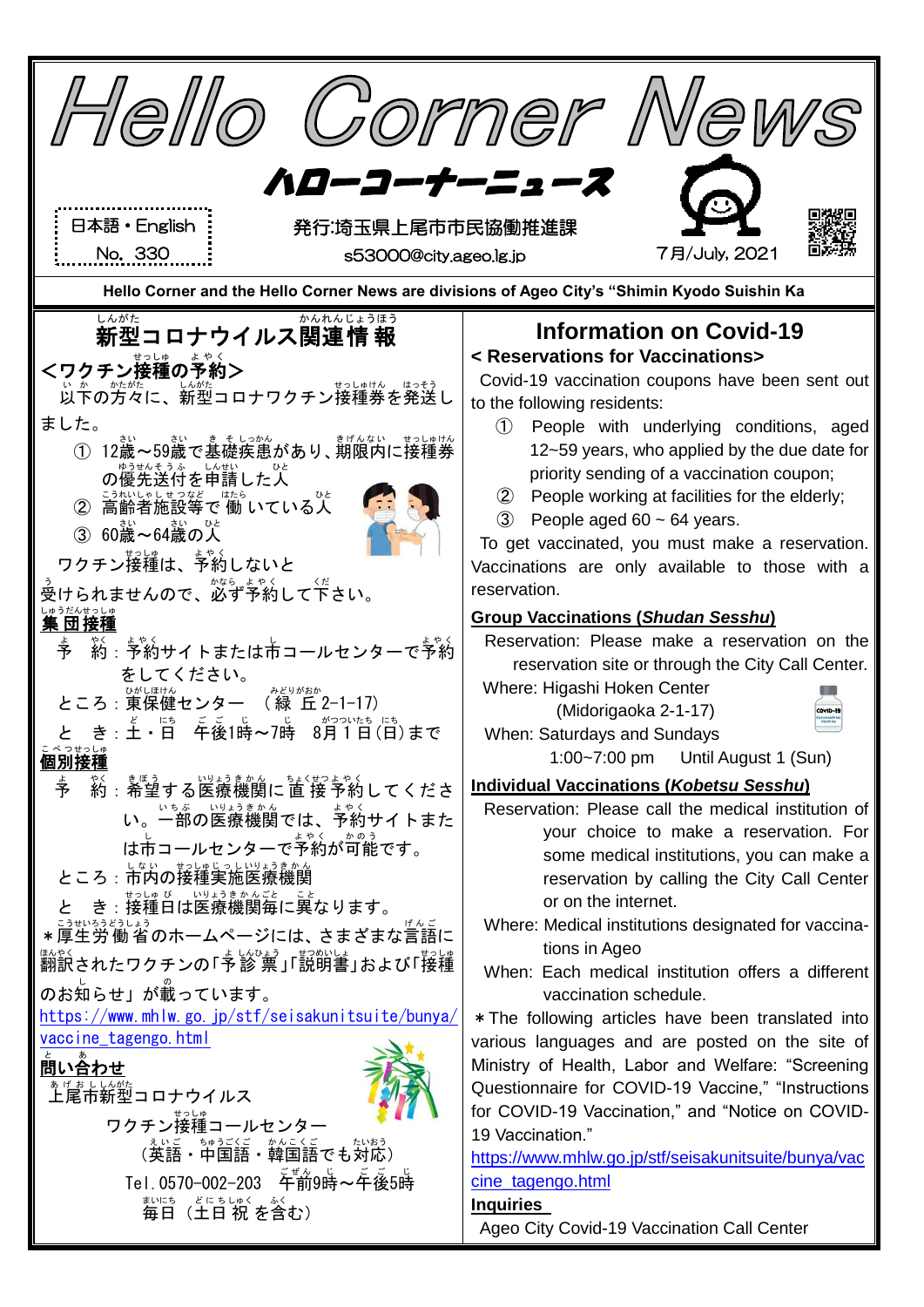| さいたまけん<br>埼玉県: SIA コロナホットライン                                                         |                         |
|--------------------------------------------------------------------------------------|-------------------------|
| じかん<br>まいにち<br>Tel. 048-711-3025 毎日24時間<br>20言語                                      |                         |
| https://sia1.jp/foreign/coronahotline/                                               |                         |
| <u>ジャルふきょう。</u><br>厚生労働省:<br>まいにち                                                    | Sait                    |
| Tel.0120-565-653<br>毎日                                                               |                         |
|                                                                                      |                         |
| 车前9時~车後9時<br>スペイン語                                                                   | Minis                   |
| ゠ <sub>゠</sub><br>午前9時~午後6時<br>タイ語                                                   |                         |
| ・<br>午前10時~午後7時<br>ベトナム語                                                             |                         |
| <ワクチン接種券・予診 票の再発行>                                                                   |                         |
| ワクチン接種を受けるには、接種券と予診 票が必要                                                             | < Rε                    |
| です。対象者には事前に発送していますが、部族言が                                                             | C                       |
| 。。。<br>必要な方は、以下の方法で申請してください。                                                         | Va<br>requi             |
| <sub>まっしゅけん</sub><br><b>接種券の再発行</b>                                                  | resid                   |
| <br>「接種券再発行申請書」を市ホームページからダウン                                                         | apply                   |
| 本記へ直接、郵送、またはFax で提出し<br>ロードして、                                                       | <u>Reis</u><br>Th       |
| てください。電話での単請もできます。                                                                   | reiss                   |
| (平日 年前8時30労~年後5時15労)                                                                 | Pleas                   |
| <u> ぁゖぉしゕ</u> すゕ゙<br>上尾市春日2−10−33<br>〒362-0074                                       | secti<br>fax.           |
| にし <u>ほけん</u><br>西保健センター内                                                            | am ~                    |
| サヘニラぞラ └ ヘホ<br>健康増進課ワクチン接種・調 整担当                                                     | Kenk                    |
| Tel.048-774-1411/ Fax 048-776-7355<br>さいはっこう<br>しんひょう                                | (He<br>a                |
| 診 票の再発行<br>ı                                                                         | $\overline{\mathsf{T}}$ |
| 市ホームページからダウンロードしてください。<br>https://www.city.ageo.lg.jp/page/03001202103               |                         |
| $0111.$ html                                                                         |                         |
| こくみんねんきんほけんりょうめんじょ<br><国民年金保険料免除>                                                    | <b>Reis</b>             |
| い旅<br>新型コロナウイルス感 染症の影 響で所得が減った                                                       | Pl(<br>htt              |
| <u>vと、しない</u><br>人は、申請により保険料の納付が免除・猶予となる場合                                           | 1.htn                   |
| があります。                                                                               | $<$ Ex                  |
| しょう<br>つぎ<br>あ<br>ひと<br>ふた<br>たい<br>:次の2つに当てはまる人<br>対<br>象                           | F                       |
| ねん がついこう<br>かんせんしょう<br>えいきょう<br>2020年2月以降に、感染症の影響で<br>$\circled{\textsf{T}}$         | Pe<br>Covi              |
| 『ゅぅにゅぅ げんしょぅ<br>収 入が減少                                                               | respi                   |
| ねん<br>ねんちゅう<br>② 2020年または 2021年 中の                                                   | they                    |
| しょとくみこみがく いっていがくいか<br>所得見込額が一定額以下<br>しんせいたいしょうき かん                                   | F                       |
| ねん がつぶん<br>ねん がつぶん<br>申請対 象期間:2020年2月分~2022年6月分<br>ほんにんかくにんしょるい も<br>ほけん ねんきんか<br>もう |                         |
| 申し込みは、本人確認書類を持って保険年金課 (市<br>おおみやねんきんじむしょ<br>やくしょ かい                                  |                         |
| 役所1階)または大宮年金事務所へ。<br>ほけんねんきんか                                                        |                         |
| 保険年金課                                                                                | A                       |
| Tel.048-775-5137 / Fax 048-775-9827<br>おおみやねんきんじむしょ                                  | To<br>(1F c             |
| 大宮年金事務所 Tel.048-652-3399                                                             |                         |

 (With support in English, Chinese and Korean) Tel. 0570-002-203 9:00 am ~ 5:00 pm Daily (Including Saturdays, Sundays and national holidays) tama Prefecture: SIA Covid-19 Hotline Tel. 048-711-3025 24 hours a day 20 languages <https://sia1.jp/foreign/coronahotline/> stry of Health, Labor and Welfare:

Tel. 0120-565-653 Daily English・Chinese・Korean・Portuguese Spanish 9:00 am ~ 9:00 pm Thai 9:00 am ~ 6:00 pm Vietnamese 10:00 am ~ 7:00 pm

**Example of Vaccination Coupons and Questionnaires >**

ccination coupons and questionnaires are ired to get vaccinated. They were sent to eligible lents. If you need to have them reissued, please  $\parallel$ y according to the information shown below.

#### **suance of Vaccination Coupons**

e "Application form for vaccination coupon uance" is downloadable from the city's website. se submit the application form to the relevant on, directly at its counter, by postal mail or by You can also apply for it by calling them (8:30 5:15 pm on weekdays).

kouzoushin-ka Wakuchinsesshu/Chousei-tantou alth Promotion Section, In charge of vaccination nd coordination)

〒362-0074 Ageo-shi Kasuga 2-10-33

Nishi Hoken Center Tel. 048-774-1411

Fax 048-776-7355

#### **Reissuance of Questionnaires**

ease download it from the city's website.

[https://www.city.ageo.lg.jp/page/03001202103011](https://www.city.ageo.lg.jp/page/030012021030111.html)

#### [1.html](https://www.city.ageo.lg.jp/page/030012021030111.html)

### **Examption from Paying National Pension Premiums >**

ople whose income has decreased due to the d-19 pandemic may be exempted or granted a te from paying the national pension premiums if apply.

- or: People who satisfy the following two requirements:
	- ① Income has decreased since February 2020 due to the Covid-19 pandemic.
	- ② The estimated amount of income for 2020 or 2021 is below a required amount.

pplicable period: February,  $2020 \sim$  June, 2022.

apply, please bring your ID to Hoken-nenkin-ka of City Hall) or Omiya Pension Office.

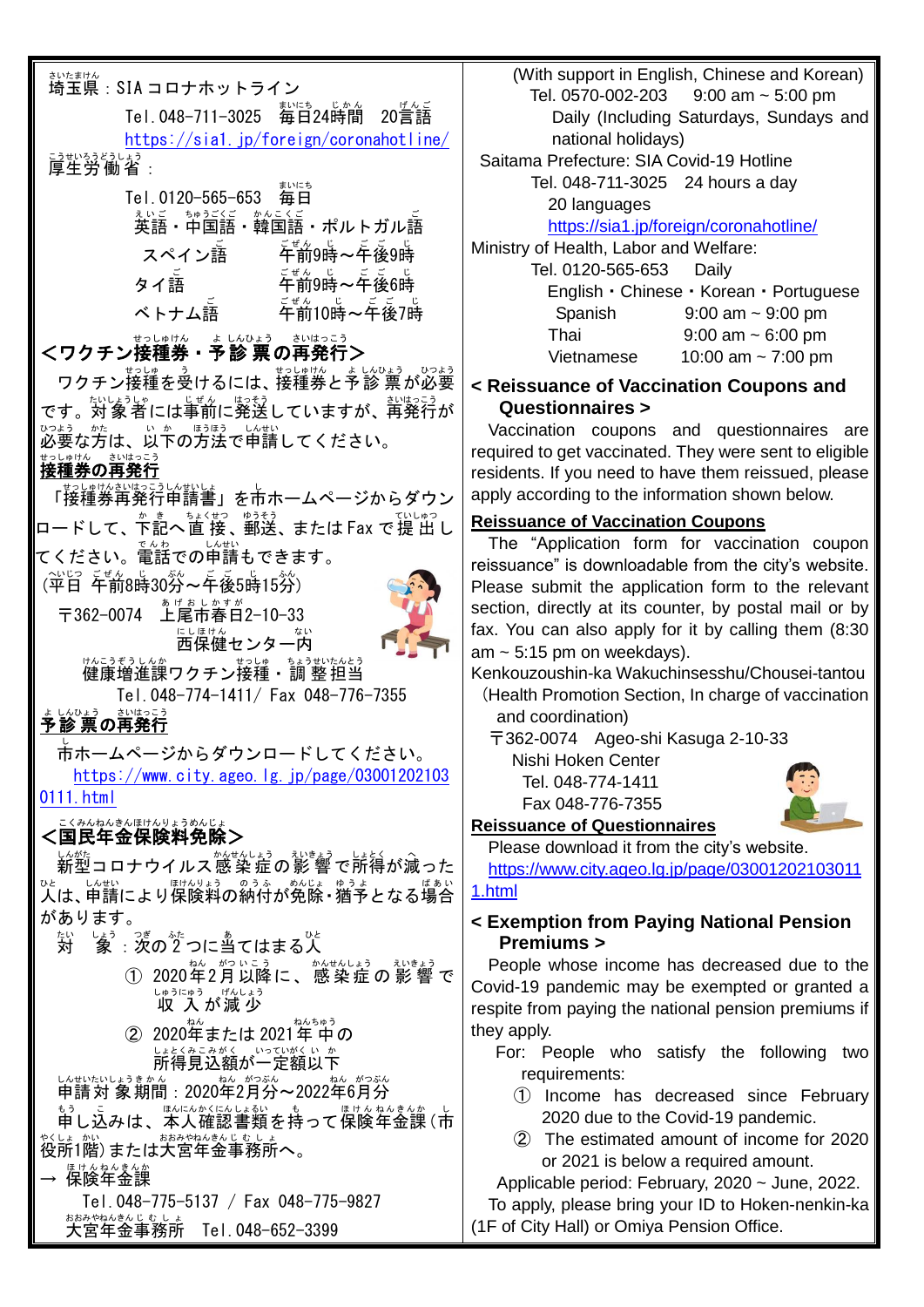# "介護 職 チャレンジ!" ホハセまサメ。 ホニセ<br>埼玉県が 行 っている介護職 員 雇用推進事業です。 介護 かいご 事業所 じぎょうしょ での研 修 けんしゅう と資格 しかく 取得 しゅとく 講座 こうざ を 行 おこな い、近 ちか くの ゕぃごじ゚゙ょぅしょ<br>介護事業所への 就 職 も支援します。「介護 職 チャレ ンジ!」事業では、受講日・研 修 日にも 給 料 が支給 されます。この事業の説明会を開きます。 と き: 7月8日(米) – 年後1時30労~3時30労 - 7月16日 (釜) - 年前10時~芷午 ところ : 文化センター ホッ ヒょぅ ホトンコヒョッコは ๑ | ゅぅしょく まぼぅ し、以下の゚゚゚゚3つ 。<br>全てに当てはまる人 ① 2021年4月1日時点で、介護 職 の 就 業が ない、または介護事業所などを退 職して 。<br>3カ月以上経過している ② 介護福祉士資格を持たない ③ 「週 に 20時間以上 働 ける 定 てい 員 いん :各回 かくかい 20人 にん (先 着 順 せんちゃくじゅん ) もぅしこ 。。。。<br>申込み : 電話で㈱シグマスタッフ大宮支店へ Tel.048-782-5173 / Fax 048-782-5175 → 高齢介護課 Tel.048-775-4954 / Fax 048-776-8872 農 業 体験 教 室 (ダイコン) のうぎょう たいけん きょうしつ と き : 9月4百(王) 年前9時~ ところ: 市民農園 ( 学家1516 ) 内 ない 。<br>容:親子でダイコンの種をまいて 12月に収穫 する 対 たい 象 しょう :市内 しない に住 す む小学生 しょうがくせい と家族 かぞく 定 てい |当:20家族(応募家族多数の場合は抽<sup>"钱)</sup> <u>、。。。。。。。。</u><br>参加費:1人20円 もうしこ おうぶく しょうしょ ゆうびんばんごう<br>申込み : 往復はがきに教 室 名 、住 所 ・郵便番号、 しゃぃ<br>氏名(ふりがな)、学校名、学年、電話番号 、 きんかにんずう。<br>参加人数を書いて 7月20日(火) (必 着)まで に農政課へ(〒362−8501 本町3−1−1) → <sup>®ぅせいか</sup> Tel.048-775-7384 Fax 048-775-9872 **AGA** のイベント

1) 外国人市民のための生活情 報講座 しないの保育所・幼稚園を紹介し、保育所と幼稚園の → Hoken-nenkin-ka

(National Health Insurance and Pension Section) Tel. 048-775-5137 / Fax 048-775-9827 Omiya Pension Office (Nenkin JImusho) Tel. 048-652-3399

# "**Caregiver Challenge!"**

The "Caregiver Challenge!" is a project provided by Saitama-ken to train people for employment as nursing care staff. Training seminars at nursing homes and qualification courses will be offered, and support will be provided for participants to find a job at a local nursing home. A daily allowance will be paid to the participants of the training seminars and courses. Explanatory meetings for the "Caregiver Challenge!" project will be held

at the times shown below.

When: July 8 (Thu) 1:30 ~ 3:30 pm July 16 (Fri) 10:00 am ~ noon



Where: Bunka Center

- For: People who wish to work at a nursing home and who satisfy all of the three requirements listed below;
	- ① as of April 1, 2021, did not work as a caregiver, or quit working for a nursing home more than 3 months ago
	- ② have no qualification as a care worker
	- ③ can work for 20 hours or more per week

Number: 20 people for each meeting (on a first-come basis)

 Application: Call Omiya branch of Sigma-Staff Tel. 048-782-5173 / Fax 048-782-5175

→ Koureikaigo-ka

(Elderly Care Section) Tel. 048-775-4954 / Fax 048-776-8872

# **Agriculture Experience Class (Growing Daikon/Radishes)**

When: September 4 (Sat) from 9:00 am Where: Shimin Nouen (Hiratsuka 1516)

Program: Parents and their children will sow daikon seeds and harvest daikon in December

- For: Elementary school children and their families living in Ageo
- Number: 20 families (A drawing will be held in case of too many applicants)

Cost: 20 yen/person

Application: Write name of this class (Nougyoutaiken-kyoushitsu), your name (with phonetical spelling in kana), address and zip code, name of school, grade, phone number and number of participants, on a return postcard, and send it to Nousei-ka  $( \bar{7}362 - 8501)$  Honcho 3-1-1) with arrival no later than July 20 (Tue).